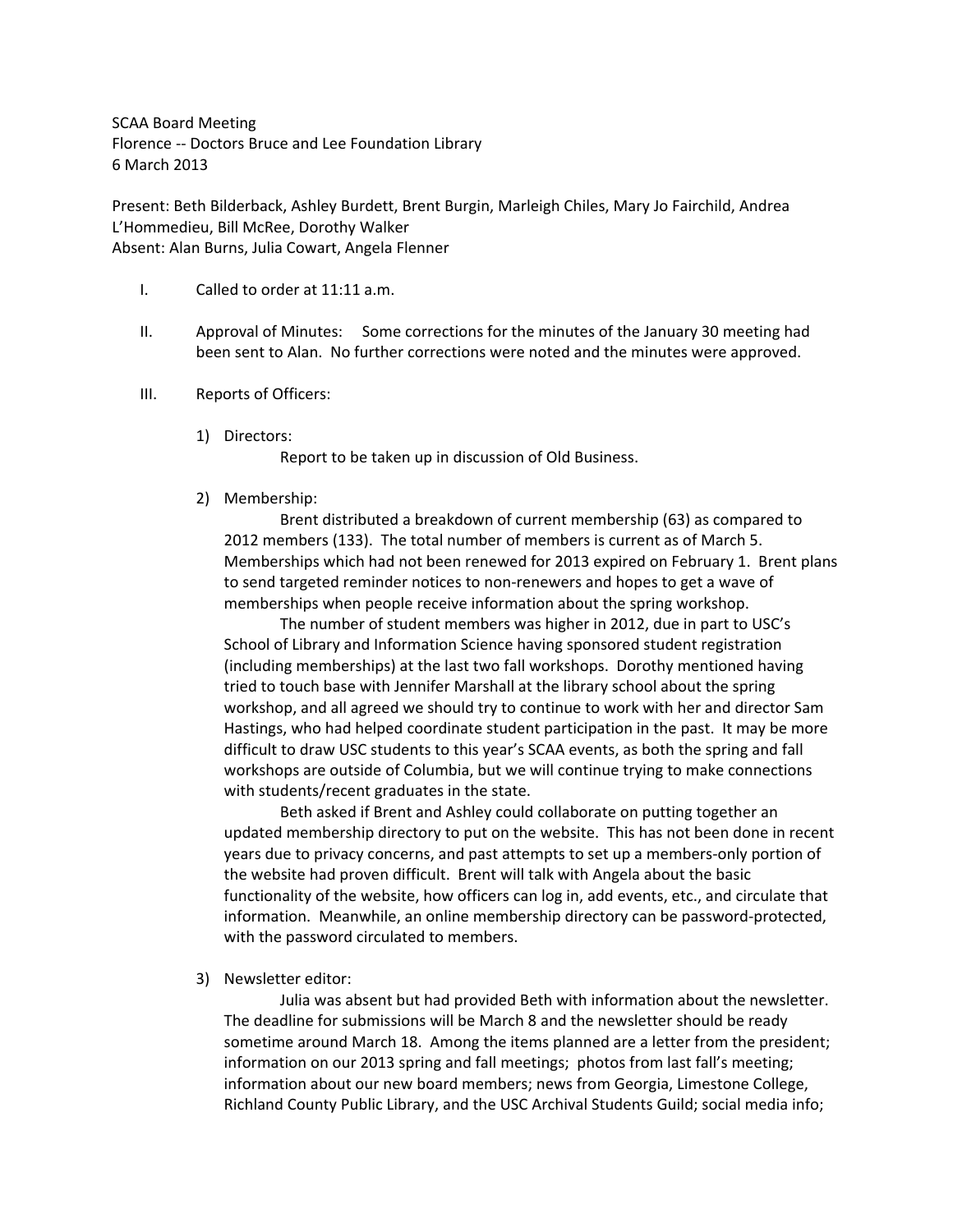and an article about Mike Kohl's retirement from Clemson. Julia contacted about 50 institutions around the state for news and items for the events calendar. There was some discussion about whether to include "non-archival" but history-related events on the calendar, and the consensus was that it was better to be more inclusive.

4) Treasurer:

Beth mentioned that Susan Hoffius has agreed to take charge of the Hart Endowment, and hopefully we will receive some applications for this year's events. Andrea reported that she and Allison Thiessen are working together to transfer bank accounts, etc. over to Andrea. She will be renewing our post office box rental at the end of March. We have had 4 online membership renewals and 2 via mail. Andrea will be working with the group planning the tri-state conference and will be looking out for any bills we need to pay for it.

5) Webmaster:

Angela was not present. Beth said that Angela has forwarded the generic email addresses (president@scarchivists.org, etc.) to the new officers. We still need to check about getting last year's meeting minutes on the site.

## IV. Old Business:

1) Spring Workshop:

Bill and Ashley got several bids from caterers and decided to go with Stefano's. They will provide regular and vegetarian lasagna, utensils, etc. and will deliver to the library. Ashley has contacted 3 possible panelists, all from within South Carolina: Chris Vinson, Heather Gilbert, and Elise Lewis. We decided to show the webinar in the morning, break for lunch, then start the panel after lunch, with each panelist given about 10 minutes to introduce themselves and the projects they have worked on, followed by discussion/question and answer. We will draft up a few questions in case we need to spur discussion, and someone from the Board will serve as an informal moderator. The Florence library opens at 9, so our tentative schedule is:

Registration and coffee 9:30 Webinar 10‐11:30 Lunch 11:30‐12:30 Panel 1‐3

The afternoon session could be longer or shorter, depending on how much discussion there is. Bill will get coffee and doughnuts at the Krispy Kreme for the morning coffee hour and Ashley will bring a cooler with water bottles.

The idea of honoraria for the panelists was discussed. Last year, we had an out‐ of‐state speaker at our workshop, so we paid his travel expenses and hotel and gave him a gift card and a few local food items. The panelists this year are in‐state, but we generally agreed we could pay their mileage and perhaps a small honorarium each (\$50).

Ashley will work with Angela on setting up the online registration form for the workshop. Mary Jo will help with creating a printable flyer that we can use to publicize. Marleigh will circulate the information on the student listservs.

There was discussion about how much to charge for registration. Since the costs are so low for this meeting, we felt a lower registration fee was reasonable, especially as we try to draw students and to help attendees who will be traveling further